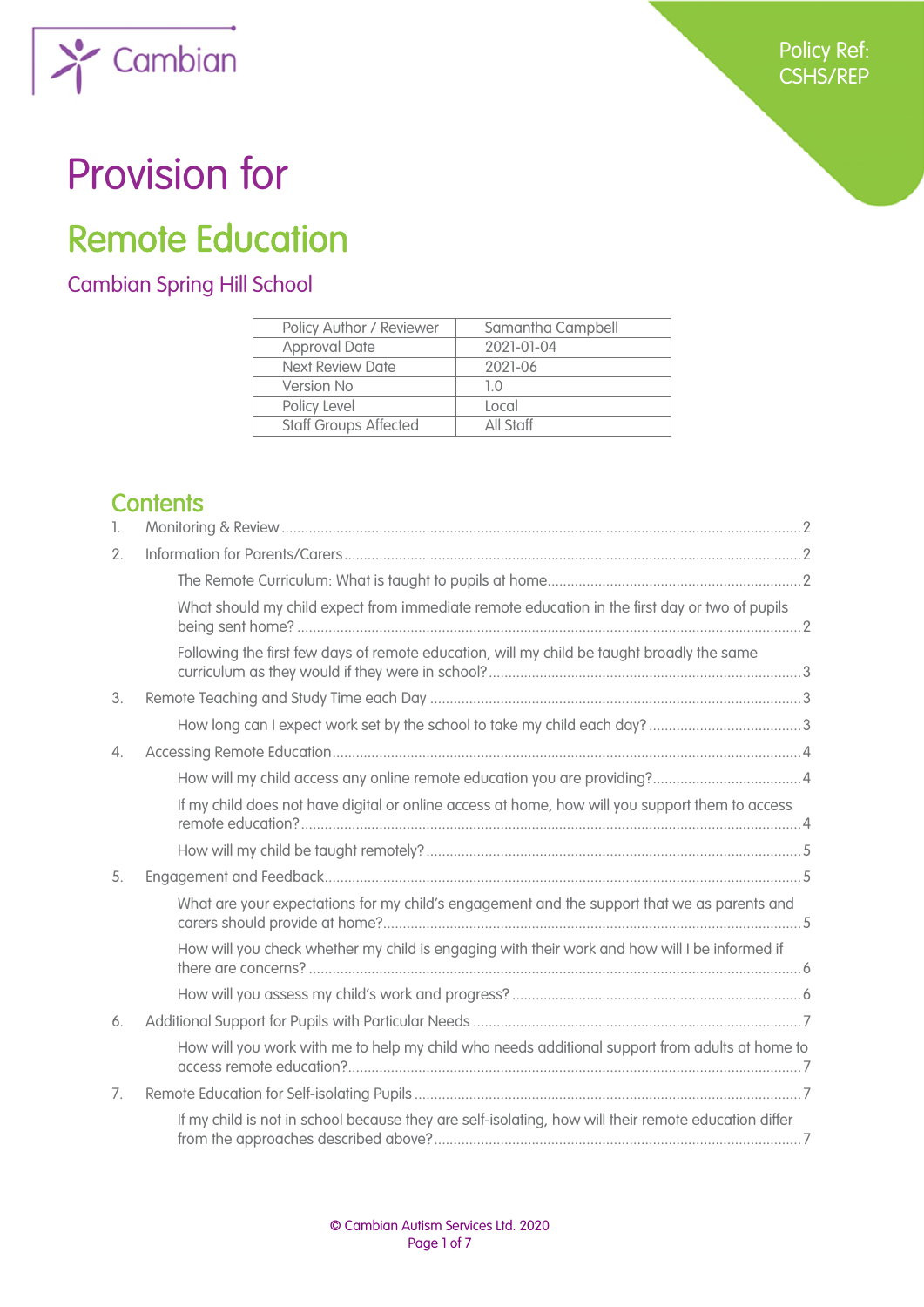

#### <span id="page-1-0"></span>1. Monitoring & Review

The Policy Author will undertake a formal review of this policy for the purpose of monitoring and of the efficiency with which the related duties have been discharged, by no later one year from the date of approval shown above, or earlier if significant changes to the systems and arrangements take place, or if legislation, regulatory requirements or best practice guidelines so require.

Sianed:

Samantha Campbell Principal January 2021

#### <span id="page-1-1"></span>2. Information for Parents/Carers

This information is intended to provide clarity and transparency to pupils and parents/ carers about what to expect from remote education if local restrictions require entire cohorts (or bubbles) to remain at home.

For details of what to expect where individual pupils are self-isolating, please see Section 7.

#### <span id="page-1-2"></span>The Remote Curriculum: What is taught to pupils at home

A pupil's first day or two of being educated remotely may look different from our standard approach, while we take all necessary actions to prepare for a longer period of remote teaching.

#### <span id="page-1-3"></span>What should my child expect from immediate remote education in the first day or two of pupils being sent home?

Initially, all students will be provided with a comprehensive pack of work which will have been tailored to their individual abilities and levels of understanding. Learning will endeavour to follow the bespoke timetables as far as is practicable and further guidance and advice will follow initial lockdown procedures (March – August '20) in terms of telephone support from education and clinical colleagues. Many students at Cambian Spring Hill School thrive on routine and regularity and it is anticipated that some learners may take a while to settle to the revised practices of home learning.

Home learning packs will include workbooks, at least one reading book, pencils, paper and other learning materials as deemed relevant by the class teacher. Students in years 10 and 11 will follow their accredited syllabus and staff will be on hand to support with any questions that learners may have.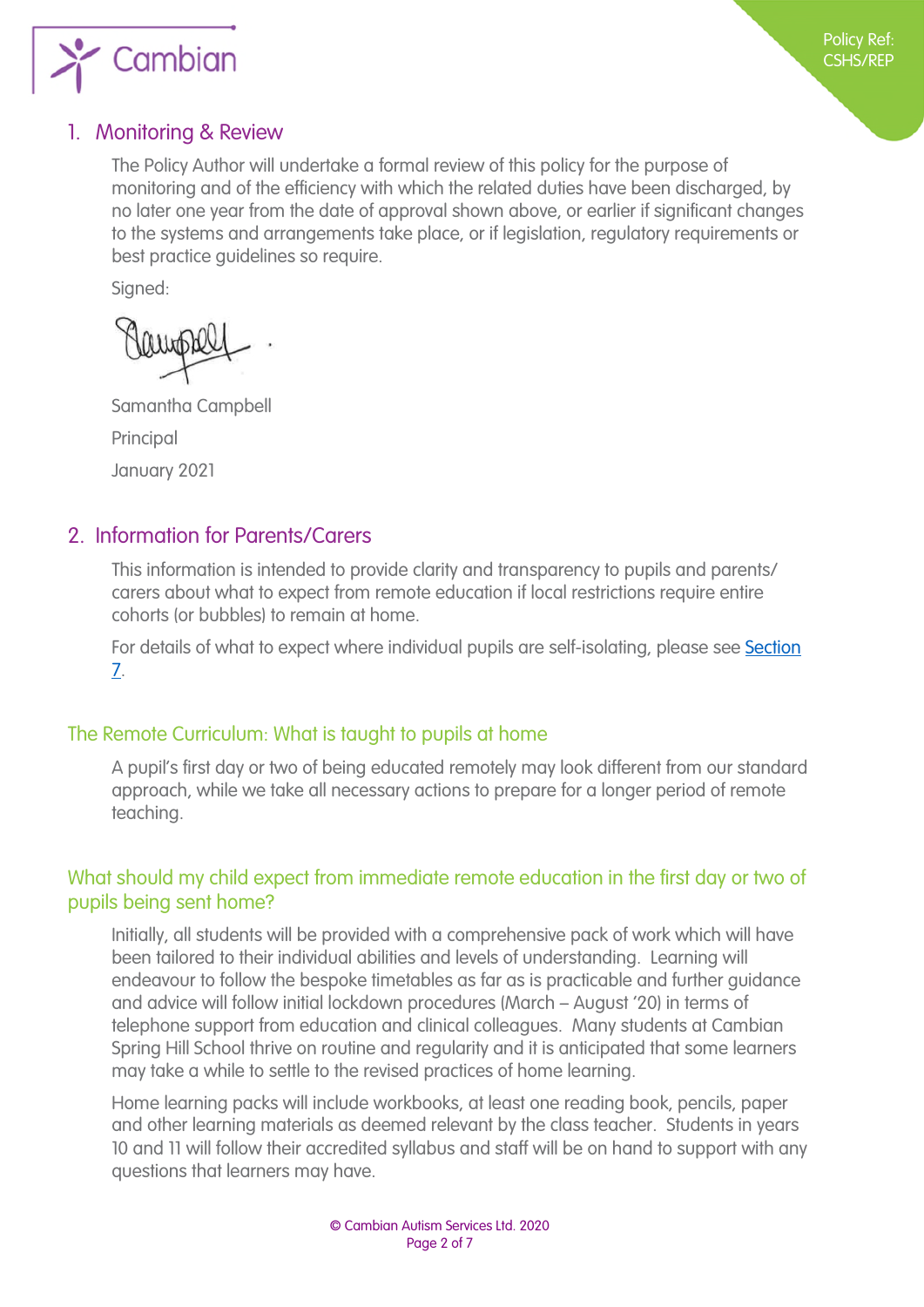

Parents/carers will receive a telephone call from their child's class teacher within the first two days and twice weekly, thereafter.

#### <span id="page-2-0"></span>Following the first few days of remote education, will my child be taught broadly the same curriculum as they would if they were in school?

All students at Cambian Spring Hill School follow a bespoke, personalised curriculum offer. Each young person has their own unique needs and whilst some will require less direct support to understand and complete tasks, others require more intervention. Some of our youngsters will find completing work, without the support of their dedicated 1:1 support assistant very difficult and therefore, tasks have been designed to be accessible in the home environment. It is likely that parent/carers will be required to support their child to access the learning and instructions regarding tasks and appropriate support mechanisms, such as sensory breaks, will be shared by the class teacher.

Home learning tasks will reflect as much of the bespoke curricula as possible:

- Work packs/research projects will be sent home, refreshed weekly and marked accordingly. Feedback to support improvement will be provided.
- Remote therapeutic support will be provided by a member of our clinical team, as required; this will include SALT, OT, and Clinical Psychology input.
- Where suitable, online learning will be facilitated and access to learning platforms such as MyMaths will be used to support with extension tasks and assessment for learning.
- With the exception of Y11 GCSE core learning, it may not appropriate or practical to deliver whole class learning, via Teams etc. Some learners are not able to access remote learning for a variety of reasons therefore each timetable will be tailored to each young person's learning style and discrete need.

#### <span id="page-2-1"></span>3. Remote Teaching and Study Time each Day

 $\sum$  Cambian

#### <span id="page-2-2"></span>How long can I expect work set by the school to take my child each day?

We expect that remote education (including remote teaching and independent work) will take pupils broadly the following number of hours each day:

| Primary aged students                                                        | Learning activities will be provided for a 4 hours per day*                                                                                                  |
|------------------------------------------------------------------------------|--------------------------------------------------------------------------------------------------------------------------------------------------------------|
| Secondary aged pupils not working<br>towards formal qualifications this year | Learning activities will be provided for 4 hours per week*                                                                                                   |
| Secondary aged pupils working towards<br>formal qualifications this year     | Learning activities will be provided for 4 per day hours per day*<br>with extension tasks provided as required                                               |
| Post 16 students                                                             | Learning activities will be provided to cover 16 hours of formal<br>learning per week to be complemented with bespoke<br>individual living skills activities |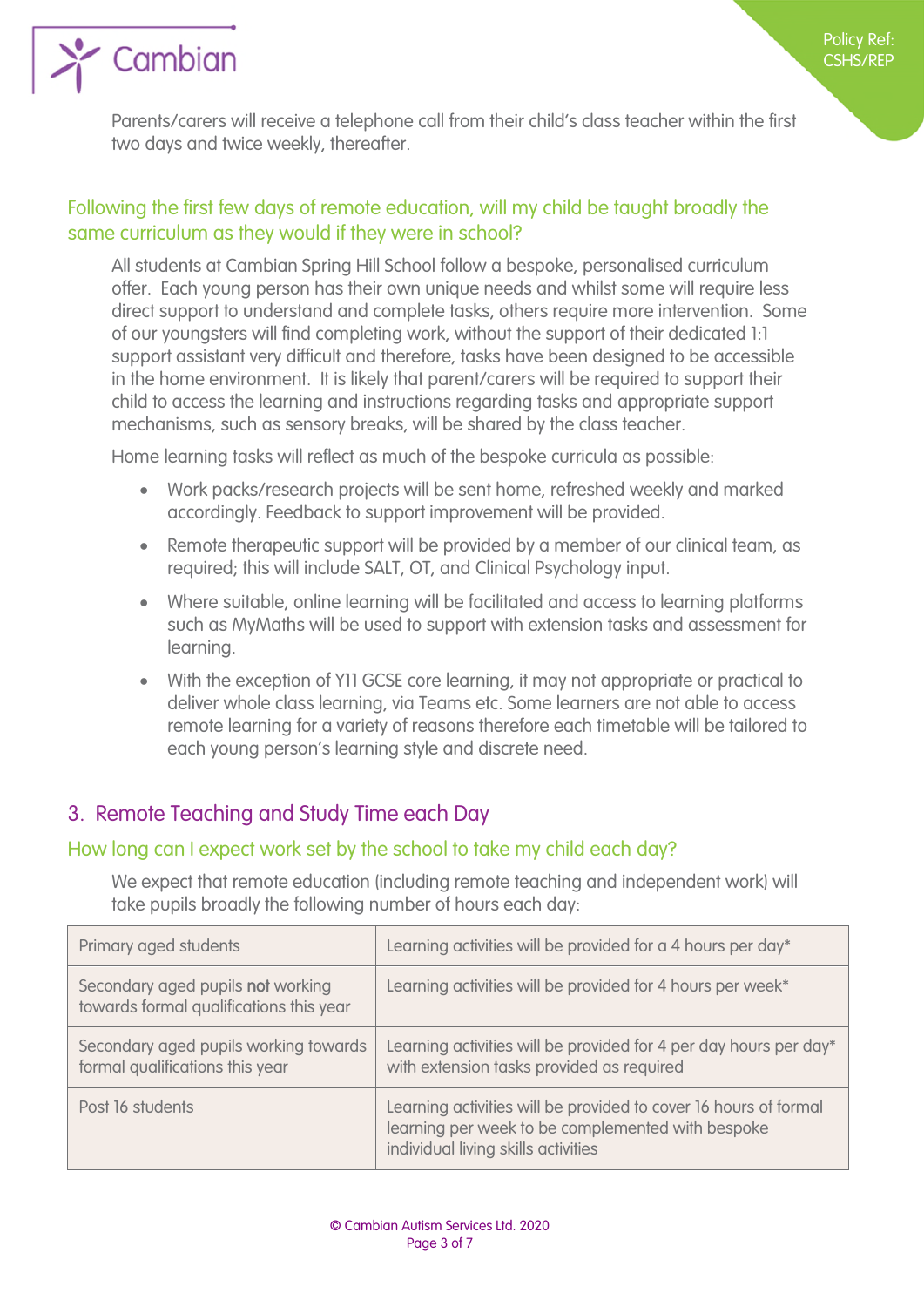

\*Timetables will reflect creative and physical learning opportunities in addition to more formal learning opportunities. As activities are bespoke to the individual student allocated clinical interventions will form part of the guided learning hours.

### <span id="page-3-0"></span>4. Accessing Remote Education

#### <span id="page-3-1"></span>How will my child access any online remote education you are providing?

Our students are able to access a number of learning platforms as follows:

- MyMaths
- SPARX maths
- Seneca Learning
- BBC Bitesize
- Oak Academy

#### <span id="page-3-2"></span>If my child does not have digital or online access at home, how will you support them to access remote education?

We recognise that some pupils may not have suitable online access at home. We take the following approaches to support those pupils to access remote education:

In this section, please provide high-level information (where applicable, and ensuring parents know how to contact the school for further details) about:

- If required, if appropriate and in agreement with parents/carers, Cambian Spring Hill School will provide individual learners with a laptop if they are unable to access IT at home. Not all students have access to Wi-Fi to access virtual lessons, therefore learning packs will be suitable comprehensive and teachers will be on hand to answer all queries as they arise
- 1:1 calls will be available to support with learners who may be struggling to understand specific learning tasks
- Learners may be provided with work packs and research projects where IT access will be required. When this is the case web site links will be sent to homes, via email.
- Cambian Spring Hill School has a comprehensive programme of learning in place to support youngsters to stay safe on line. Staff share regular updates and bulletins with parents/carers to include those from the National Online Safety portal. Regular updates help parents/carers to stay informed on the latest online safety news, quickly gain practical tips and advice, and access free online resources.
- Cambian Spring Hill School will not require parents/carers to print educational resources; these will be provided as required. Twice weekly support calls will ensure robust communication with regards to whether additional resource is required.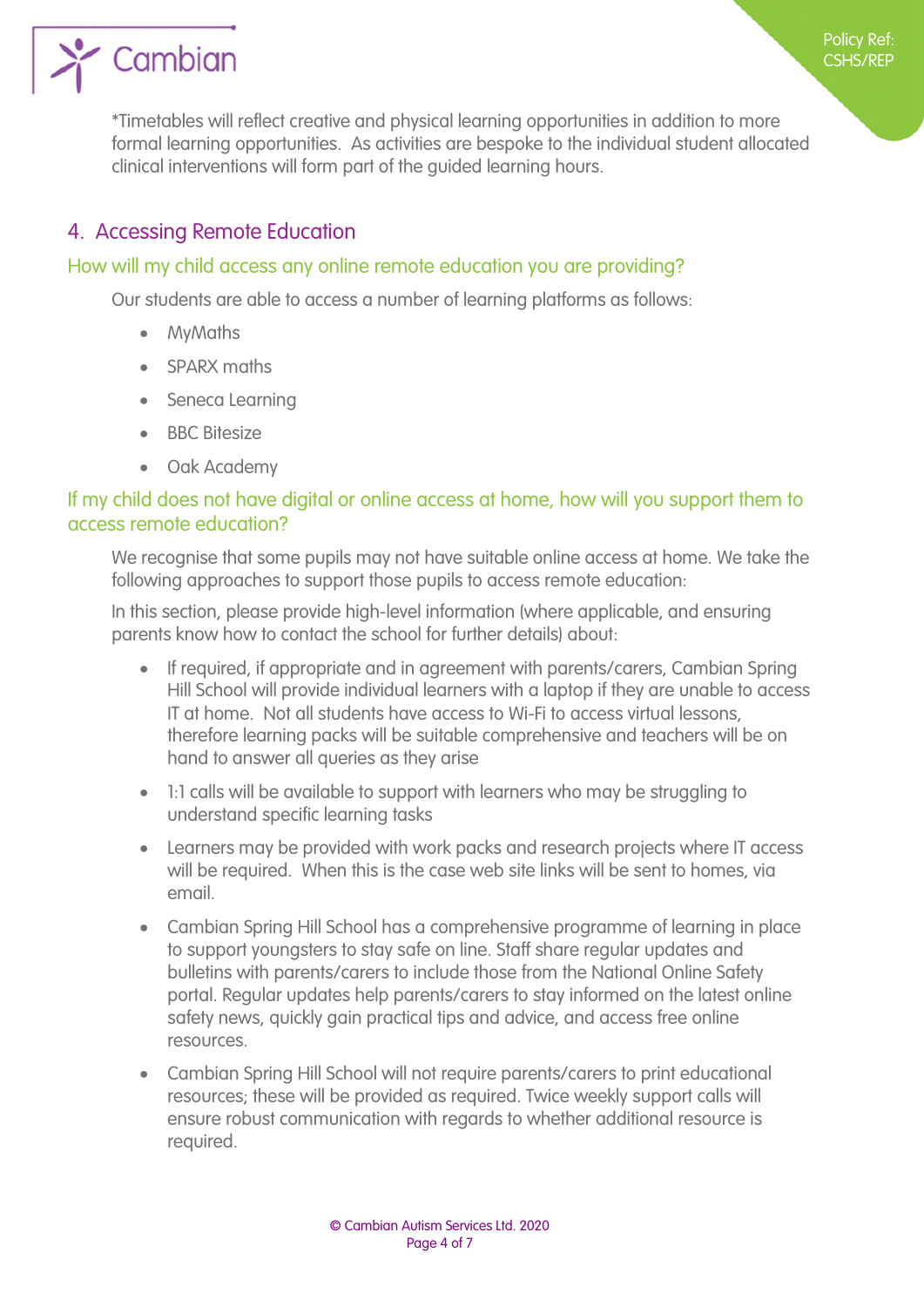

Policy Ref: CSHS/REP

#### <span id="page-4-1"></span>How will my child be taught remotely?

 $\sum$  Cambian

<span id="page-4-0"></span>We use a combination of the following approaches to teach pupils remotely:

Cambian Spring Hill School may provide 'live' teaching (online lessons) further to liaison and planning with parents/carers and following full safeguarding procedures; these will be conducted in the following ways:

- Live lessons, using Teams, with be conducted by a member of the education team
- Preparatory work will be sent home to support learners to familiarise themselves with upcoming 'live' lessons
- Links for commercially available websites supporting the teaching of specific subjects or areas, including video clips or sequences may be sent to the home for additional learning
- Teaching staff will conduct a minimum of 2 weekly welfare phone calls home to check on progress, learning and emotional wellbeing
- SLT will have access to all virtual lessons and will conduct safeguarding and quality assurance checks randomly and document findings
- SLT will audit the lessons in an informal manner to ensure the standard of teaching and learning in a robust manner
- Any 'live' lessons delivered by a third party will have undergone robust safer recruitment and safeguarding checks prior to commissioning

#### <span id="page-4-2"></span>5. Engagement and Feedback

#### <span id="page-4-3"></span>What are your expectations for my child's engagement and the support that we as parents and carers should provide at home?

In this section, please set out briefly:

- There is an expectation that students will complete, or attempt to complete, work set by the school in a timely manner and to the best of their ability. Parents/carers are required to inform school staff if their child is experiencing difficulties in order to enable additional support to be provided.
- Parents/carers are expected to support children with their home learning by encouraging them to complete work set by the school.
- Cambian Spring Hill School will conduct welfare checks at least twice weekly and document contact made via a tracking spreadsheet. Feedback provided following the lockdown March/August '20 has already been analysed to support improvements in the event of additional lockdown/isolation periods.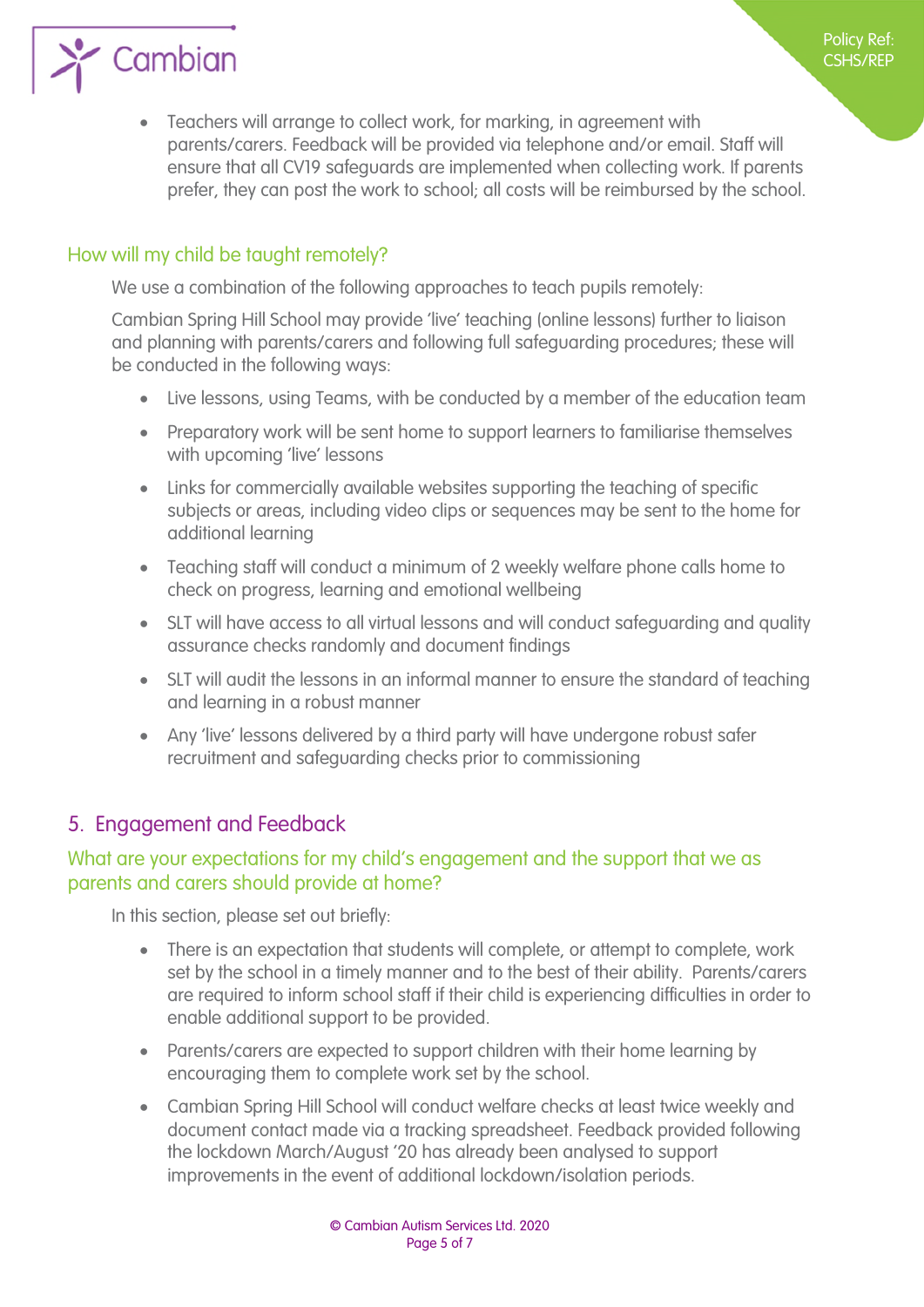

- A single page document will be sent to the parents/carers of each child to ensure they have emails, telephones and contact details of all relevant people and internet links for support if needed.
- Food vouchers, to the sum of £15 per week, will be sent to the home address of any child in receipt of free school meals.

#### <span id="page-5-0"></span>How will you check whether my child is engaging with their work and how will I be informed if there are concerns?

In this section, please set out briefly:

- Each learner will be provided with a bespoke timetable to include a blend of formal, informal, creative, physical and therapeutic learning opportunities
- Learners will receive their entitlement re: clinical support as far as is practicable
- Parent/carer support will be provided, as required, via the education and clinical teams and external support signposted as required
- Parents/carers are requested to report all concerns, regarding non-completion of work or a decline in emotional wellbeing/behaviour, to the class teacher or Head of Education as soon as possible in order that appropriate levels of support can be identified
- If deemed appropriate, concerns may be raised to Children's Social Care however it is the intention of Cambian Spring Hill School to support parents/carers as fully as possible prior to external referral
- Staff welcome positive and constructive feedback to inform practice. Staff will do everything within their gift to appropriately support children and their parents/carers.

#### <span id="page-5-1"></span>How will you assess my child's work and progress?

Feedback can take many forms and may not always mean extensive written comments for individual children. For example, whole-class feedback or quizzes marked automatically via digital platforms are also valid and effective methods, amongst many others. Our approach to feeding back on pupil work is as follows:

- Pupils' work once completed can either be posted back to school or when this is not possible then school staff will collect completed work from the home address. All postage costs will be reimbursed further to provision of receipts.
- Completed work will be marked by an appropriate staff member and in accordance with the school's Marking and Feedback Policy. All feedback will be shared via email or during phone calls home.
- Teacher assessment will ensure that tasks are appropriately pitched. Parents/carers will be asked to respect the terms required to ensure the validity of any formal assessments